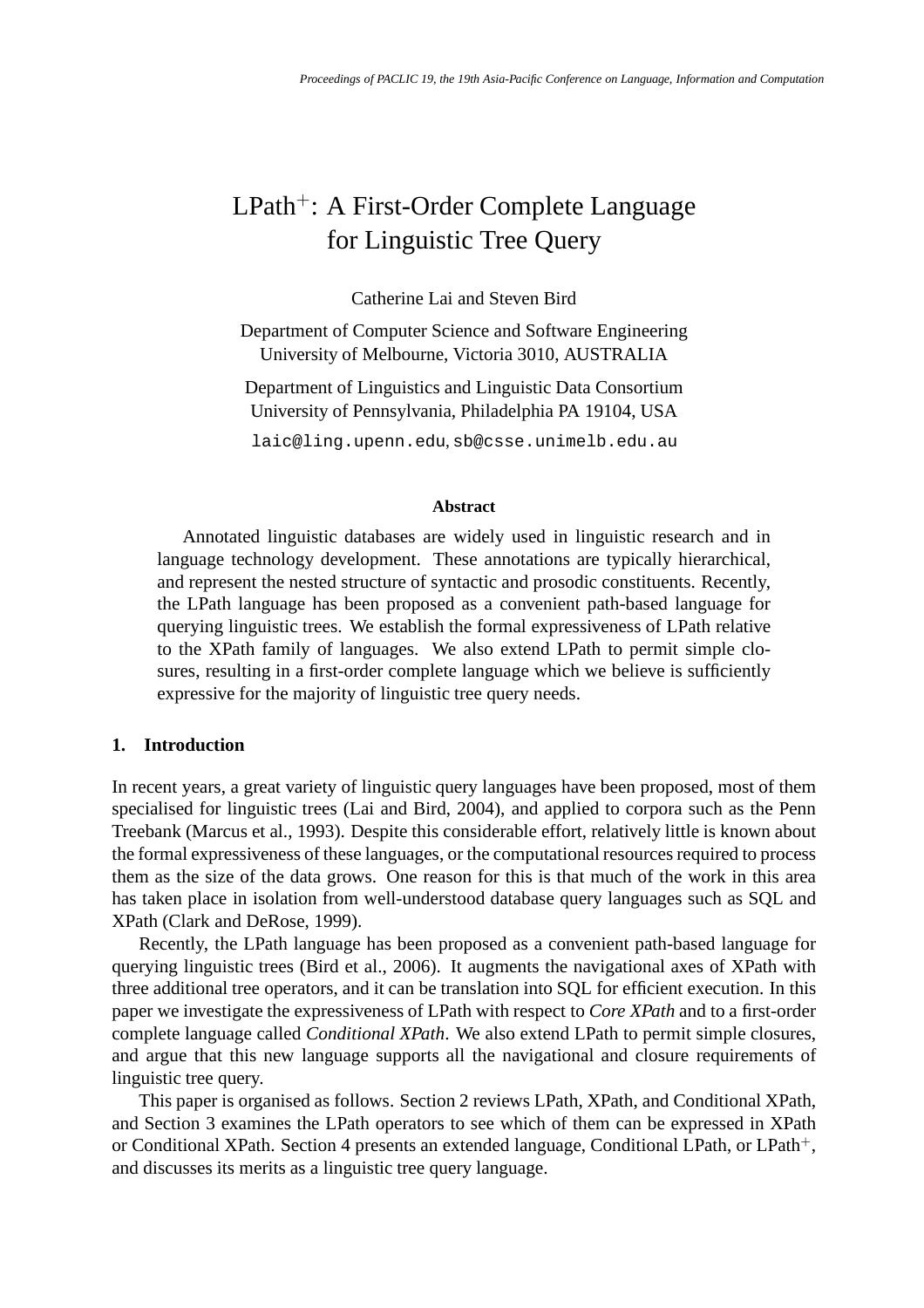

Figure 1: Tree Representation

# **2. Background: LPath and XPath**

# **2.1. LPath**

LPath was developed to be expressive enough for linguistic query but also to take advantage of relational database technology. As the name suggests, LPath is an extension of XPath. Bird et al. (2006) present three linguistically motivated syntactic additions. These are the *immediate following* axis (and its converse), tree edge alignment, and a scoping operator. They also present an efficient interpreter for LPath which converts LPath expressions into equivalent SQL expressions over annotation graphs (Bird and Liberman, 2001). Here are a selection of examples intended to illustrate the syntax and interpretation of LPath queries. When applied to the tree in Figure 1 they return the specified node sets.

- 1. //S[//\_[@lex=saw] {*S*2} Find a sentence containing the word *saw*.
- 2. //V->NP  $\{NP_6, NP_7\}$ Find noun phrases that are immediately following a verb.
- 3. //VP/V-->N  $\{N_{10}, N_{15}, N_{17}\}$

Find nouns that follow a verb which is a child of a verb phrase.

- 4. //VP $\{ /V-->N \}$   $\{N_{10}, N_{15}\}$ Within a verb phrase, find nouns that follow a verb which is a child of the given verb phrase.
- 5. //VP{/NP\$} {*NP*6}

Find noun phrases which are the rightmost child of a verb phrase.

6. //VP $\{$ //NP\$ $\}$   $\{NP_6, NP_{13}\}$ 

Find noun phrases which are rightmost descendants of a verb phrase.

7. //VP[{//ˆV->NP->PP\$}] {*VP*4} Find verb phrases comprised of a verb, a noun phrase, and a prepositional phrase.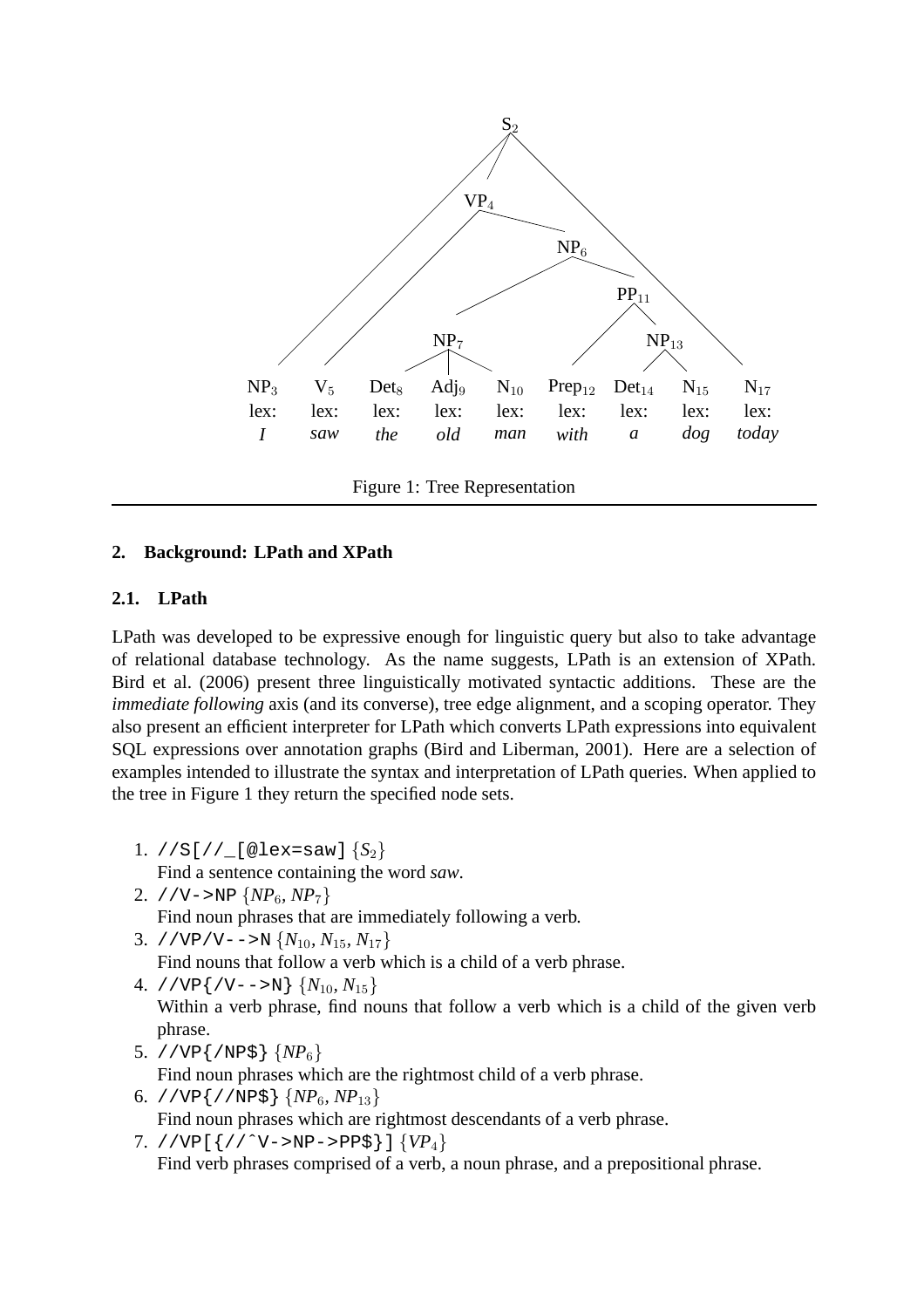|              |                           | locpath := abspath   abspath '{' locpath '}'                                                                                                                        |  |  |
|--------------|---------------------------|---------------------------------------------------------------------------------------------------------------------------------------------------------------------|--|--|
|              |                           | locpath ' ' locpath                                                                                                                                                 |  |  |
| abspath      | $\mathbf{I} = \mathbf{I}$ | locstep abspath                                                                                                                                                     |  |  |
| $locstep$ := |                           | axis test   axis test '['fexpr']'                                                                                                                                   |  |  |
| fexpr        |                           | := locpath   fexpr 'and' fexpr   fexpr 'or' fexpr                                                                                                                   |  |  |
|              |                           | 'not' fexpr   '(' fexpr ')'                                                                                                                                         |  |  |
| axis         |                           | := '\'   '\\'   '\\*'   '.'   '/'   '//'   '//*'                                                                                                                    |  |  |
|              |                           | $\left  \begin{array}{c}   &   &   &   &   &   &   &   &   &   \end{array} \right $ $\left  \begin{array}{c}   &   &   &   &   &   &   &   &   \end{array} \right $ |  |  |
|              |                           | $\prime$ => $\prime$   $\prime$ <= $\prime$   $\prime$ ==> $\prime$   $\prime$ <== $\prime$                                                                         |  |  |
| test         |                           | $:= p \mid \_   '^{\wedge} 'p \mid p' \$                                                                                                                            |  |  |
|              |                           |                                                                                                                                                                     |  |  |

Figure 2: LPath Syntax (p is a node label; attribute syntax is omitted)

|               | parent                      |                   | child                        |
|---------------|-----------------------------|-------------------|------------------------------|
|               | ancestor                    |                   | descendant                   |
| $\lambda$     | ancestor or self            | 1/x               | descendant or self           |
| $\rightarrow$ | immediate following         | $\lt$ $-$         | immediate preceding          |
| $-->$         | following                   |                   | $\leftarrow$ - preceding     |
| $\Rightarrow$ | immediate following sibling | $\leq$ $=$ $\sim$ | immediate preceding sibling  |
| $=$ $>$       | following sibling           |                   | $\leq$ = = preceding sibling |
|               | self                        |                   |                              |
|               |                             |                   |                              |

Figure 3: LPath Axes and their Interpretation

The syntax of LPath is described in Figure 2. Figure 3 gives the translation of abbreviated axes. We briefly review the syntax of LPath here, and refer the reader to (Bird et al., 2006) for full details.

**Scoping:** The *scoping* operator is denoted by pairs of braces,  $\{\}$ . These braces represent queries constrained to a particular subtree rooted by the context node immediately before the opening brace. The location path inside the scoping braces is evaluated as if this subtree were the whole of the input. This allows us to write queries restricted to a particular constituent.

Alignment. Left and right tree edge alignment,  $\hat{ }$  and  $\hat{ }$  respectively, together with the scoping operator allow us to constrain a node to be leftmost (rightmost) edge in a constituent. For example, the following query returns sentences (S labelled nodes) that begin with a noun phrase and end with a verb phrase:  $//S[$   $//^NP-->VP$$ ].

**Horizontal axes.** The *immediate following* axis, ->, is the natural one-step version of the *following* axis,  $\frac{-}{\ }$ . We can consider this axis as taking a step to constituents immediately right of the current context node. LPath also includes an *immediate following sibling* relation.

These extensions to XPath give LPath the ability to express a range of linguistic tree queries. However, LPath cannot express closures of any sort, and it is not clear where LPath lies on the hierarchy of XPath languages. Nor is it clear what extra expressiveness, if any, the LPath operators offer to these path-based languages. The following sections explore this question, and indicate how LPath can be extended to express closures, and how such an extension might be efficiently implemented.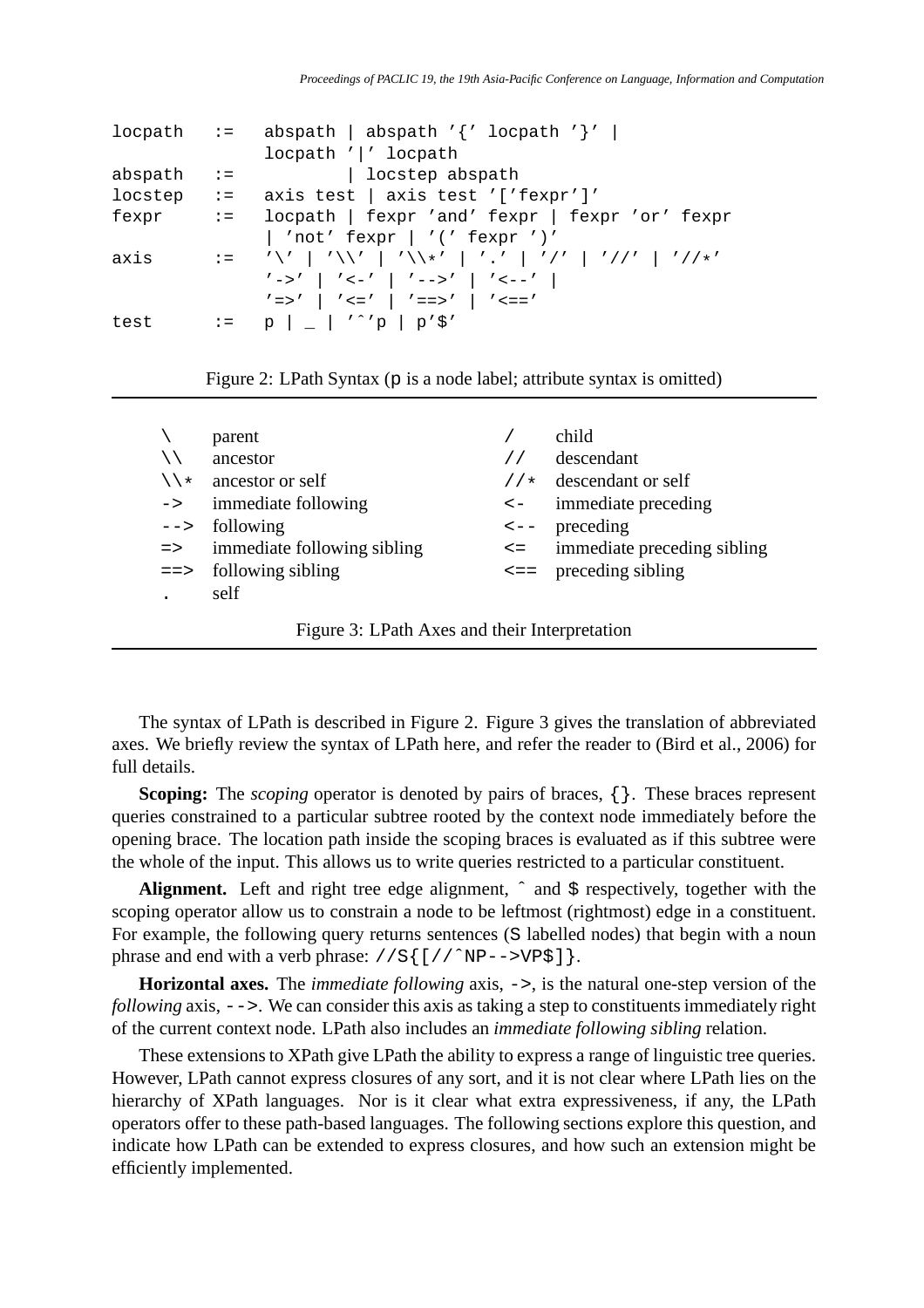```
locpath := locstep | /locpath | locpath '/' locpath |
               locpath '|' locpath
locstep := axis::test | axis::test[fexpr]...[fexpr]
fexpr := locpath | fexpr 'and' fexpr |
               fexpr 'or' fexpr | 'not' fexpr | '(' fexpr ')'
axis := ancestor | ancestor_or_self | parent | child |
               descendant | descendant_or_self | self |
               following | preceding |
               following_sibling | preceding_sibling |
test := p \mid \_
```
Figure 4: Syntax of Core XPath

**Notation.** The following sections take an incremental approach to investigating the expressiveness of Core XPath and LPath extensions. This involves several languages constructed and related by restrictions on closures and the LPath operators defined above. Subscripts and superscripts denote the addition of a particular operator.  $\mathcal{X}^+_{\Omega}$  denotes Conditional XPath extended with the scoping operator (but not -> or its converse).  $\mathcal{X}_{\text{--}}$  represents Core XPath with  $\rightarrow$ , => and their converses, scoping and edge alignment, that is, LPath or  $\mathcal{L}$ .  $\mathcal{L}^+$  denotes LPath extended with the conditional axis.

# **2.2. XPath and Conditional XPath**

Marx (2004) presents a family of XPath languages that extend the navigational functionality of XPath 1.0. Core XPath  $(X)$  was originally presented by Gottlob et al. (2003). This language can be seen as XPath 1.0 stripped of non-navigational components such as attributes and namespaces. The syntax of  $X$  is shown in Figure 4.

Conditional XPath ( $\mathcal{X}^+$ ) extends  $\mathcal X$  primarily by adding a conditional axis. This expresses conditional paths where every node in that path satisfies a particular condition represented as a filter expression.  $\mathcal{X}^+$  replaces the definition of  $axis$  in Figure 4 as follows:

```
axis := primaxis | '[' fexpr ']' primaxis |
            primaxis '[' fexpr ']' | axis '*'
primaxis := self | child | parent |
             immediate_following_sibling |
             immediate_preceding_sibling
```
Primary axes (primaxis) represent the smallest steps that can be taken in each direction from nodes in a tree. Note,  $X$  does not include the one-step sibling axis *immediate following sibling* or its converse. However, it does include its transitive closures, *following sibling*. In fact, the transitive closures of each primary axis are included in  $\mathcal{X}$  so we will use these axis names for non-conditional closures. For example,  $\text{child} \star$  is equivalent to descendant\_or\_self. We also define axis+ as the non-reflexive transitive closure of an axis as  $/axis:$   $/(axis)*$ . Again, we will denote child+ as descendant.

 $X^{+}$  is a first-order complete language. However, it is not always easy translate first-order formulas into path expressions. For example, there is often a need to distinguish first and last constituents in a phrase or to find the next constituent. Moreover, linguistic phenomena are often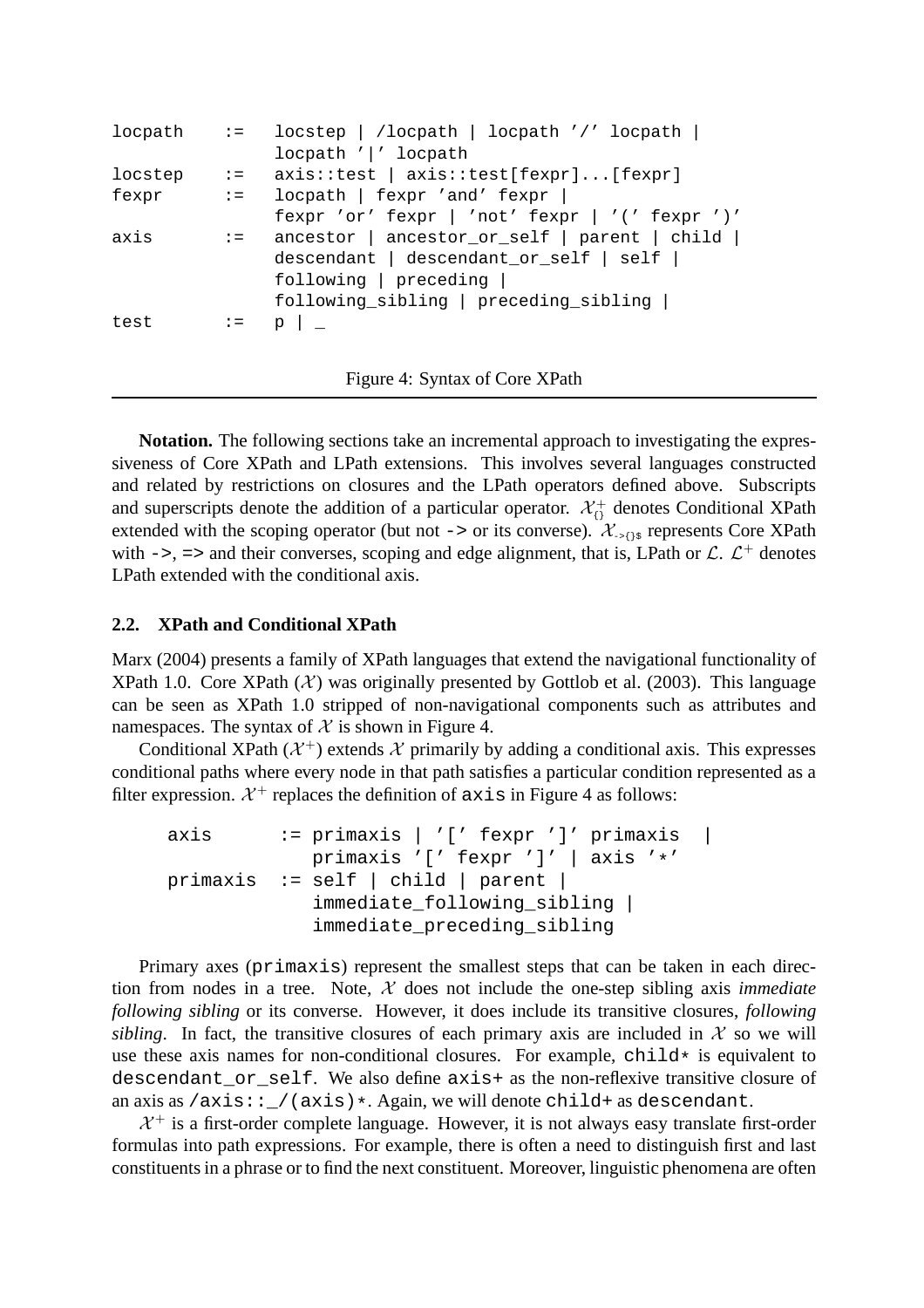

Figure 5: Scoping induced cycles:  $NP\$  //PP-->N\\VP }

restricted to particular types of constituents and their contents. In order to express scoping we need expressions that have some way of remembering the subtree they should be in. However, path-based, variable-free languages like  $\mathcal{X}^+$  have no explicit memory and so can only do this implicitly.

## **3. The Relationship between LPath, XPath and Conditional XPath**

How does the expressiveness of LPath,  $\mathcal{L}$ , compare with that of  $\mathcal{X}$  and  $\mathcal{X}^+$ , existing wellunderstood languages? Perhaps LPath is just a syntactic variant of one of them, in which case we could build an interpreter to convert  $\mathcal L$  expressions to  $\mathcal X$  or  $\mathcal X^+$  expressions. We take up this question in the next two subsections.

#### **3.1. LPath Operators and Core XPath**

To begin, it is easy to see that edge alignment can be expressed in  $X$ . We note the following equivalences:  $\hat{A} \equiv A \left[ \text{not } \leftarrow - \right]$  and  $A \hat{S} \equiv A \left[ \text{not } \leftarrow \right]$ .

The scoping operator can be thought of as the assertion that a dominance relation between the scoping node and those appearing within the scoping braces. This is illustrated in Figure 5. Here, the query  $NP\{ // PP--NP\\\VP\}$  is drawn as a cyclic graph where edges are labelled with the axes relating pairs of nodes. The scoping constraint corresponds to the extra dashed edges.

The difficulty implementing the scoping operator in path-based languages such as  $\mathcal X$  is that they have no memory of previous steps. In general, it is not possible to return to a particular node unless every node in the tree is uniquely labelled. This is clearly not the case for linguistic trees. In order to to transform a 'scoped' expression into a  $X$  expression we need to convert cyclic queries into a disjunction of acyclic ones. An algorithm that does exactly this for the positive fragment of X has been presented by Gottlob et al. (2004). Positive X is the set of X expressions that do not include negation in filter expressions. However, note that positive  $\mathcal{X}$ cannot express the edge alignment operators.

**Lemma 1.** *The scoping operator adds no expressiveness to Positive*  $\mathcal{X}$ *.* 

*Proof.* Let L be an  $\mathcal L$  expression that uses the scoping operator. We simply draw the query graph of L adding descendant labelled edges between scoping and scoped nodes. Now, the algorithm of Gottlob et al. (2004) results in a disjunction, D of acyclic query trees that is equivalent to the original (cyclic) query. Each query tree in the disjunction has a node  $x$  that represents the target node set of of the original expression  $L$ . Thus each query tree in  $D$  is equivalent to a finite set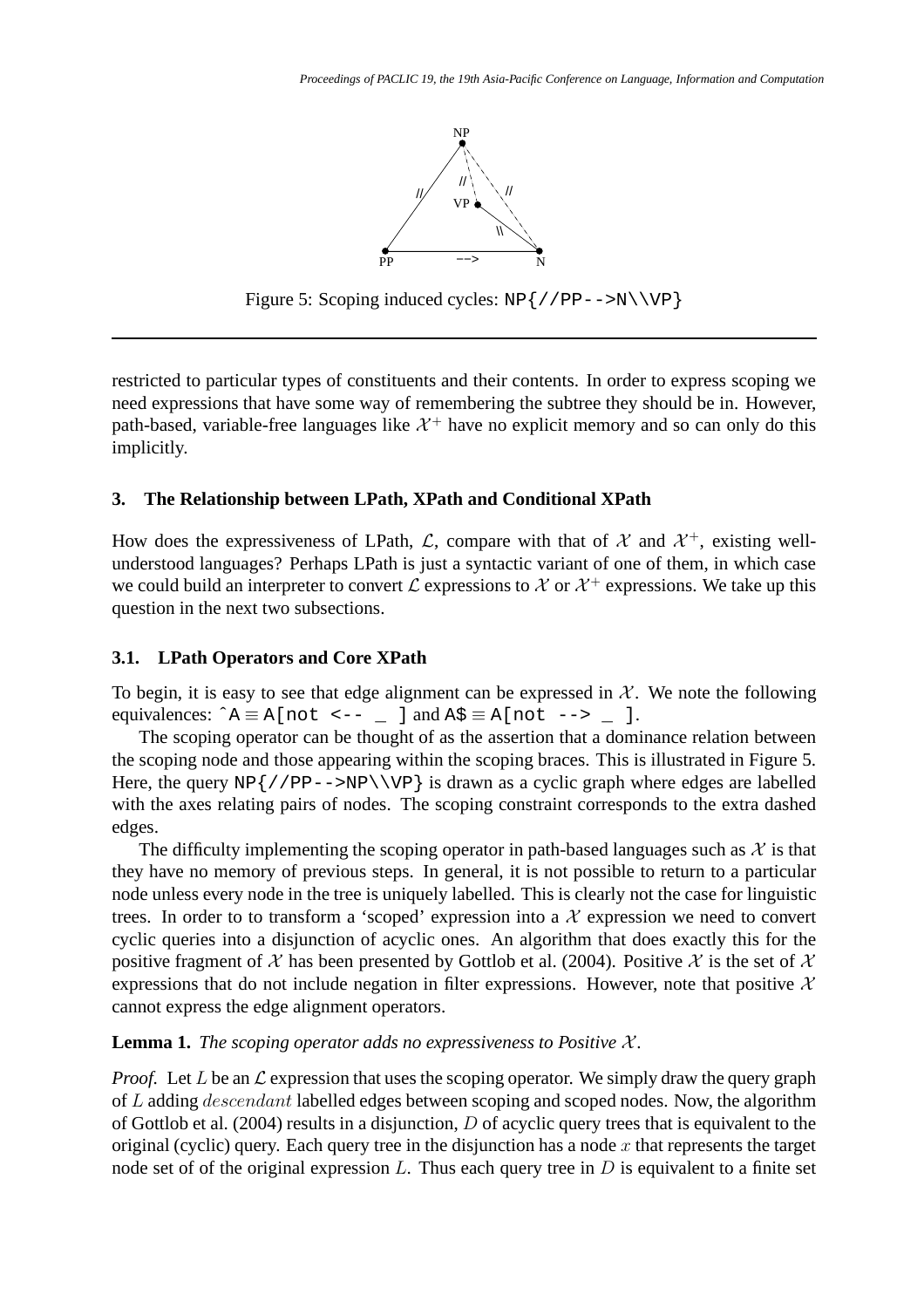

of filter expressions,  $F = \{F_i\}$ , based at x. Thus L is equivalent to a X expression of the form //\_[A] where  $A \equiv \bigvee F_i$ .  $\Box$ 

The result of applying this transformation on the  $\mathcal L$  expression NP{//PP-->N\\VP} is shown in Figure 6. The equivalent  $\mathcal X$  expression is as follows.

$$
\\N[\{\\Pe\}_{<=\{\NP[\//*PP] or \\\*-<=[\//*PP]\\\VP\\NP or \\\VP=\_[\//*PP]\\\NP]}
$$

Unfortunately, this technique does not extend to  $X$  expressions with negation. Negation within the scoping braces only holds inside the scoped subtree. This is not a problem for negated paths that do not involve the ancestor axis because such paths cannot escape the scoped subtree. However, the effects of negation and scoping on the *ancestor* axis give the following lemma.

**Lemma 2.**  $\mathcal{X}_{\{i\}}$  *is strictly more expressive than*  $\mathcal{X}$ *.* 

*Proof.* Consider the  $\mathcal L$  expression //B/A{//A[not (\\ [not .A])]}. This finds Alabelled nodes such that there is a  $\rightarrow$ -path of nodes whose labels conform to the regular expression  $A^{+}B$ . Now, Marx and de Rijke (2004) have shown that all X queries can be expressed in first order logic over trees using at most two variables, extended with *child* and *immediate following sibling*. However, the regular expression above cannot be expressed in this signature in less than three variables (Marx, 2005).  $\Box$ 

A similar linguistic example is the  $\mathcal L$  query //NP {//VP [not \\PP] }. This expression selects VPs that are dominated by NPs with no intervening PP. We can express this in  $\mathcal{X}^+$ as //NP(/ $\lfloor$ [not PP])\*/VP. However, as we have seen, this closure cannot be expressed in  $\mathcal{X}$ .

The other additions of  $\mathcal L$  to  $\mathcal X$  are the one-step horizontal axes. The next lemma follows from Marx (2005).

**Lemma 3.** *The* immediate following sibling *and* immediate following *axes, and their converses, cannot be expressed in X.* 

Thus,  $\mathcal{X}_{\text{SUS}}$  is strictly more expressive than  $\mathcal{X}$ , and so  $\mathcal{L}$  is also strictly more expressive than  $\mathcal{X}$ .

We proceed to incrementally add  $\mathcal L$  operators to  $\mathcal X$  as primitives to gain a further idea of the expressiveness they provide. Consider  $\mathcal{X}_{-}$ . Since edge alignment can be expressed in  $\mathcal{X}, \mathcal{X}_{-}$  is equivalent to L without the scoping operator. Now, if scoping was redundant in  $\mathcal{X}_{-}$ , then  $\mathcal{X}_{-}$ would be expressively equivalent to  $\mathcal{L}$ . However, we can show that this is not the case.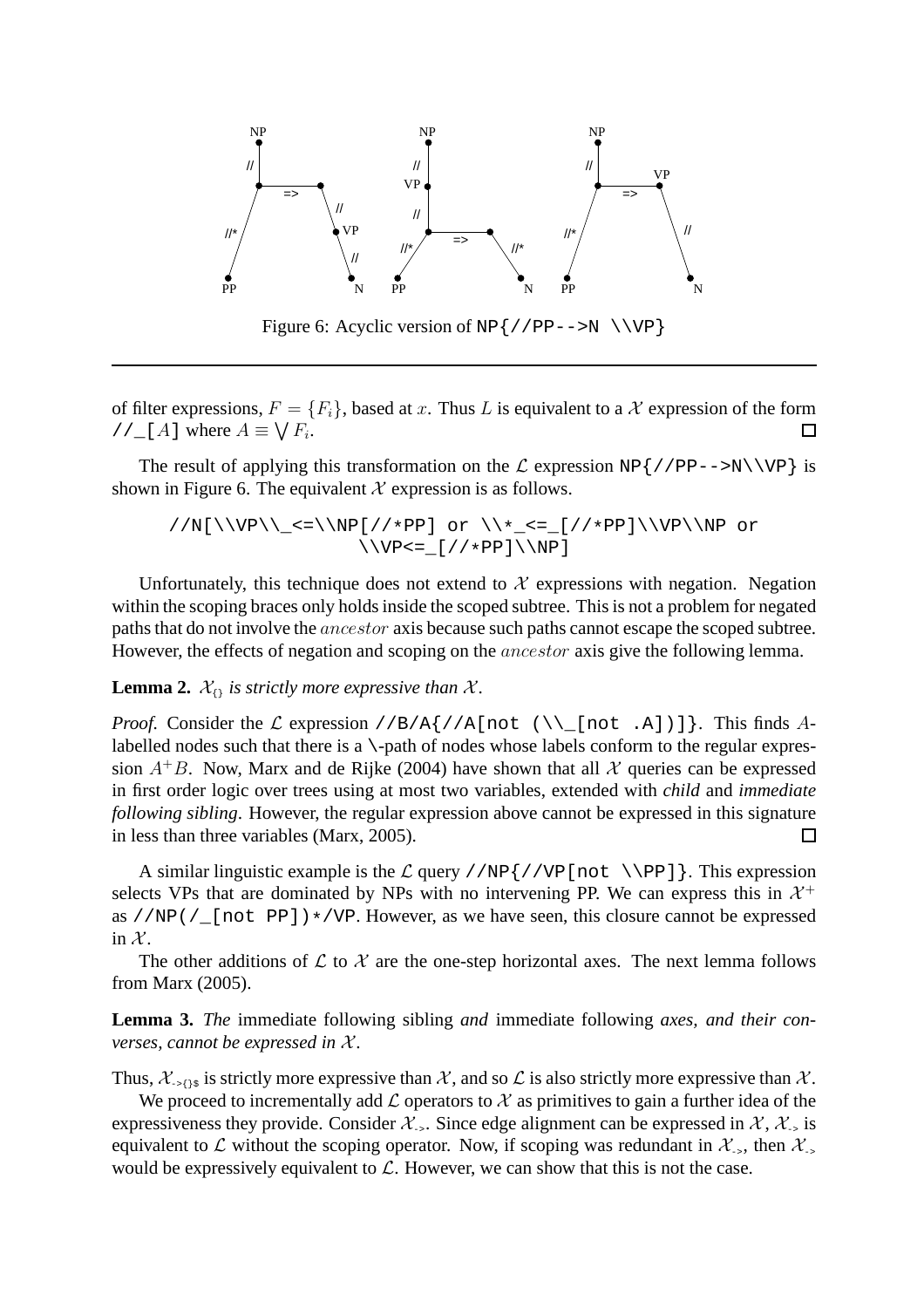

Figure 7: Scoping and immediate following. Dashed lines indicate the path of the query.

**Lemma 4.**  $\mathcal{L}$  *is strictly more expressive than*  $\mathcal{X}_{\text{a}}$ .

*Proof.* The additional axes express sequential relations and so do not give  $\mathcal{X}_{-}$  any more ability to express queries of the form  $//B/A}/A[not (\\[not .A])]\}.$  Thus, the scoping operator is not expressible in  $\mathcal{X}_{\sim}$ . П

In fact, the interaction of  $\mathcal L$  operators results in queries that require other closures that are inexpressible in  $X$ . First, consider the interaction of the scoping and edge alignment operators. As noted previously, this allows us to express subtree edge alignment. The query  $//S{ [ // NP-->VP$]} is equivalent to constraining the NP (VP) to be a leftmost (rightmost)$ descendant of the S. This requires us to be able to state that every node on the /-path between the S and NP has no left sibling. This is just the conditional axis, which is inexpressible in  $\mathcal{X}$ .

Second, consider the scoping operator and the *immediate following* axis. This axis allows the current context node to move outside of the scoped subtree. This is demonstrated in Figure 7. Consider a situation where we wish to find verb phrases (VP) containing a noun phrase (NP) immediately followed by a prepositional phrase (PP). That is  $//VP { // NP->PP}.$  From the point of view of the NP node, there is no way to tell if an immediate following PP is dominated by the same VP originally being tested. If order to constrain -> to be within a subtree, we need to phrase this constraint using other axes. (Note that the *following* axis, -->, can be alternatively defined as: -->t[F] ≡ \\\*\_==>\_//\*t[F].)

Now, the only chance that we may leave the scope is if the 'ancestor' part of the expression takes us above the scoping node. As long as we constrain how far up the ancestor is chosen, we are assured of staying within the scope. The cycle-removing algorithm of Gottlob et al. (2004) enumerates the possible positions such an ancestor can take.

Although  $\rightarrow$  has a similar form to its closure  $\rightarrow$  it requires further constraints that are inexpressible in  $X$ . Specifically, we need to to be able to identify ancestors that are rightmost and descendants that are leftmost. This is much the same as subtree edge alignment. As in the previous example, these constraints cannot be expressed in  $X$ . Importantly, this means that the only way we can represent the immediate following relation is with the primitive. Without some sort of memory device there is no way to force this primitive to stay within a scope. In a first-order formulas such a memory device would come in the form of extra variables.

Putting all this together gives a clear picture of the expressiveness is required to implement  $\mathcal L$  operators using members of the XPath family of languages. It is clear the scoping and the immediate following axes are more than syntactic sugar in the context of  $\mathcal{X}$ . The interaction between all three  $\mathcal L$  operators as well as negation indicate that  $\mathcal L$  requires some of expressiveness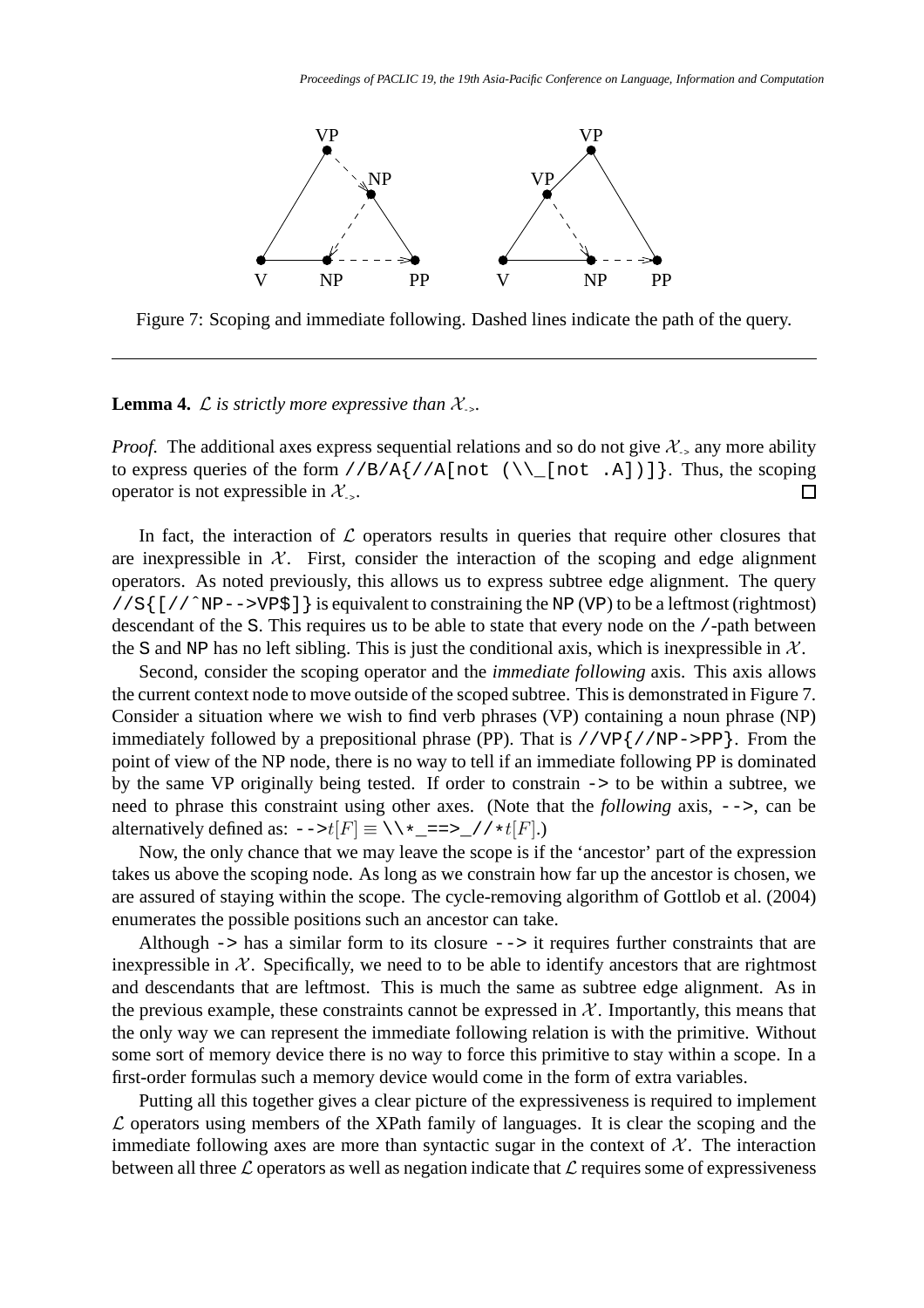of the conditional axes. The next section looks at the affect of these operators in the setting of Conditional XPath.

## **3.2. LPath operators and Conditional XPath**

The first thing to notice in moving to Conditional XPath  $(\mathcal{X}^+)$  is that the immediate following relation is now expressible: -> ≡ ([not(=> \_)]\)\* => (/[not(<= \_)])\*

Since  $\mathcal X$  is contained in  $\mathcal X^+$ , the definitions of edge alignment operators carry over from  $X$ . Once again, the scoping operator requires more work. However, the ability to express this follows immediately from the first-order completeness of  $\mathcal{X}^+$  queries (Marx, 2005). Consider now  $\mathcal{X}^+$  with the scoping operator added to its syntax,  $\mathcal{X}^+_{\Omega}$ .

**Lemma 5.**  $\mathcal{X}^+$  is as expressive as  $\mathcal{X}^+_{\{1\}}$ .

*Proof.* Any  $\mathcal{X}^+_{\{1\}}$  with scoping braces deleted is just a  $\mathcal{X}^+$  expression. Therefore we can write any  $\mathcal{X}^+_{\{i\}}$  expression ignoring any scoping braces into a first-order formula  $\phi(x, y)$ . Let z be the variable representing the scoping node and let  $w_0, \ldots, w_k$  be variables representing nodes in the scoped location path. For each  $w_i$  we conjoin the clause descendant $(z, w_i)$  in the appropriate variable scope. Since this does not change the number of free variables this has an equivalent  $X^+$  expression. □

Thus all the  $\mathcal L$  operators are expressible in  $\mathcal X^+$ . Moreover, the first-order completeness of  $X^+$  means that the interactions between  $\mathcal L$  operators can add no extra expressiveness. However, there is no Kleene star in  $\mathcal L$  so the reverse case is clearly not true. This gives us the following theorem.

**Theorem 6.**  $\mathcal{L}$  is strictly contained in  $\mathcal{X}^+$ .

That is, the expressiveness of LPath  $(L)$  lies strictly between Core XPath  $(\mathcal{X})$  and Conditional XPath  $(\mathcal{X}^+)$ . Thus  $\mathcal L$  is a new member of the XPath family of languages, and not a notational variant of one of the existing languages.

# **4. Conditional LPath**

#### **4.1. The Expressiveness of Conditional LPath**

The obvious question now is whether  $\mathcal L$  with conditional axis,  $\mathcal L^+$ , is any more expressive than  $X^+$ . The main point of difference between the two languages is the status of the the *immediate following* ( $\rightarrow$ ) axis. This is elevated to rank of primitive axis in  $\mathcal{L}$ . Unfortunately, treating -> as a primitive axis does not necessarily give it the same properties as the one-step axes of  $\mathcal{X}^+$ . Consider the relations  $R_i$  where  $i \in \{=\, <=, \land, \setminus\}$ . If  $(x, y) \in R_i^*$  there is a unique *i*-path between x and y. This is not the case for the immediate following axis. The  $\rightarrow$  is a many-to-many mapping and its converse, the *immediate preceding* relation <-, is as well. Consider the  $\mathcal{L}^+$  expression B( $\text{-}>\lambda$ ) +. We might express this in as:

following $(x, y) \wedge B(x) \wedge A(y) \wedge \forall z$  (following $(x, z) \wedge$  following $(z, y) \rightarrow A(z)$ )

The possibility of multiple  $\rightarrow$ -paths between x and y makes this formula too strong a statement. The original  $\mathcal{L}^+$  expression only requires the *existence* of an  $\rightarrow$ -path between nodes x and y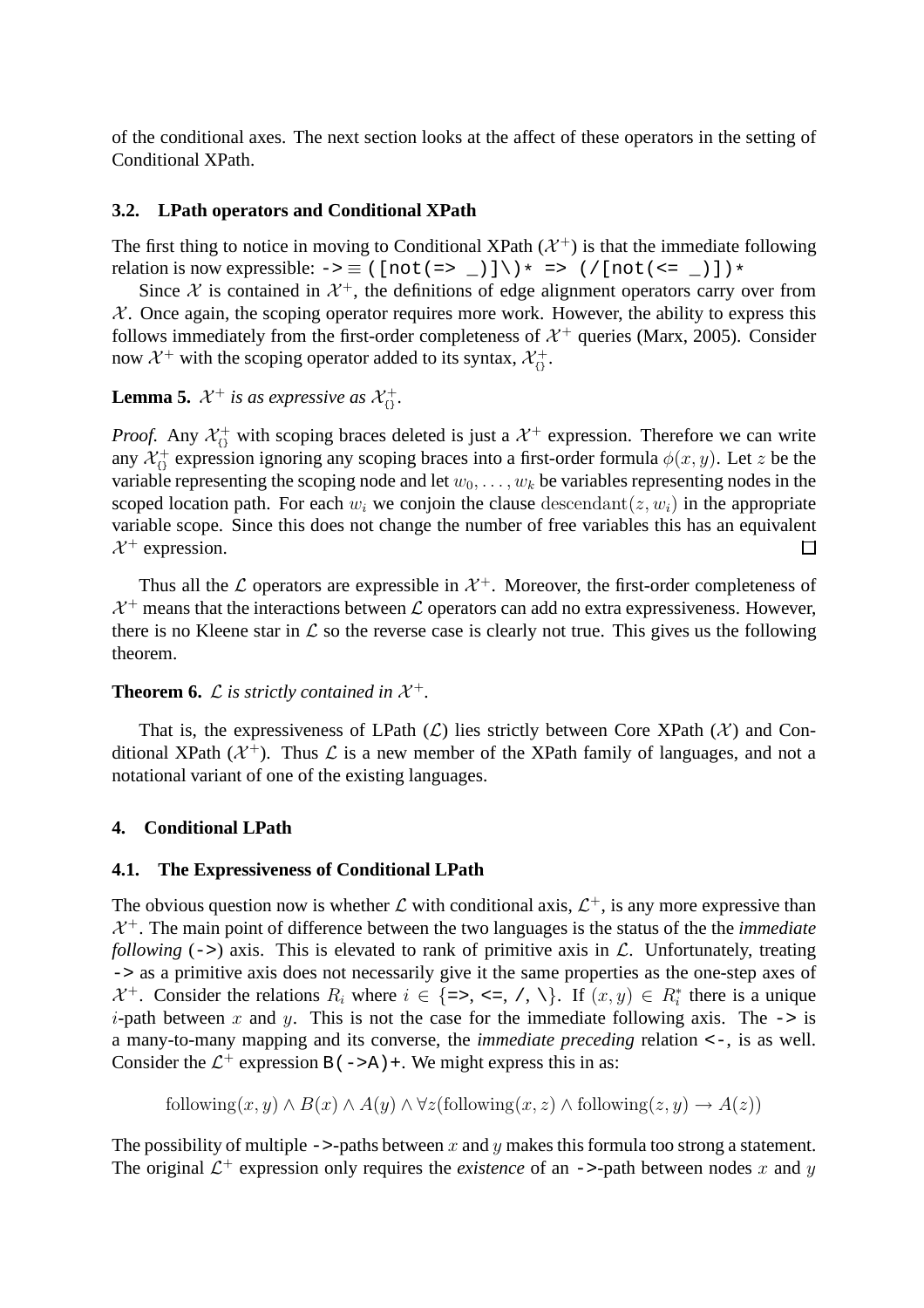where x has label B and the other nodes are labelled A. The formula above requires all  $\rightarrow$ -paths to have this property.

However, we can derive a formula that is equivalent to the set defined by  $B(-\geq A)$  + as follows. Let x and y be nodes such that following $(x, y)$ , where x and y are labelled B and A respectively. Let  $v$  be the first common ancestor of  $x$  and  $y$  and denote the subtree rooted at  $v$ as  $T_v$ . We also need the following to hold. For each leaf l between x and y there is at least one node z labelled A on the each \-path from a l to v. This set of z nodes gives us the required ->-path. A first-order formula that expresses is as follows:

$$
\text{imf}_{BA^+}(x, y) \equiv \text{following}(x, y) \land B(x) \land A(y) \land
$$
  
\n
$$
\forall z((\text{following}(x, z) \land \text{following}(z, y) \land \text{leaf}(z)) \land \text{leaf}(z) \rightarrow \exists w((z = w \land A(w)) \lor (\text{ancestor}(z, w) \land A(w) \land \neg \text{ancestor}(w, x)))).
$$

We can easily let  $A$  and  $B$  represent location paths instead of labels in the the formula above. So this formula can easily be modified to deal with the conditional  $\rightarrow$  axis in general. This means that all  $\mathcal{L}^+$  expressions without scoping braces can be expressed first-order logic. As in Lemma 5, we can trivially add the scoping operator.  $\mathcal{L}^+$  clearly contains  $\mathcal{X}^+$  so we have the following equivalence:

**Theorem 7.**  $\mathcal{L}^+$  has the same expressiveness as  $\mathcal{X}^+$ . As a result,  $\mathcal{L}^+$  path sets are first-order *complete.*

In fact, we can find an equivalent  $\mathcal{X}^+$  expression for the conditional immediate following axis using the fact that  $\mathcal{X}^+$  is closed under intersection and complementation (Marx, 2005). First note that the formula  $\inf_{BA^+}(x, y)$ , hence the  $\mathcal{L}^+$  query //B(->A)+, is equivalent to the following:

$$
\text{imf}_{BA^+}(x, y) \equiv \text{following}(x, y) \land B(x) \land A(y) \land \text{[a)} \land \text{[a]} \land \text{[b]} \land \text{[b]} \land \text{[c]} \land \text{[c]} \land \text{[c]} \land (z, z) \land \text{[b]} \land \text{[c]} \land \text{[c]} \land \text{[d]} \land \text{[d]} \land \text{[e]} \land \text{[f]} \land \text{[f]} \land \text{[f]} \land \text{[f]} \land \text{[f]} \land \text{[f]} \land \text{[f]} \land \text{[f]} \land \text{[f]} \land \text{[f]} \land \text{[f]} \land \text{[f]} \land \text{[f]} \land \text{[f]} \land \text{[f]} \land \text{[f]} \land \text{[f]} \land \text{[f]} \land \text{[f]} \land \text{[f]} \land \text{[f]} \land \text{[f]} \land \text{[f]} \land \text{[f]} \land \text{[f]} \land \text{[f]} \land \text{[f]} \land \text{[f]} \land \text{[f]} \land \text{[f]} \land \text{[f]} \land \text{[f]} \land \text{[f]} \land \text{[f]} \land \text{[f]} \land \text{[f]} \land \text{[f]} \land \text{[f]} \land \text{[f]} \land \text{[f]} \land \text{[f]} \land \text{[f]} \land \text{[f]} \land \text{[f]} \land \text{[f]} \land \text{[f]} \land \text{[f]} \land \text{[f]} \land \text{[f]} \land \text{[f]} \land \text{[f]} \land \text{[f]} \land \text{[f]} \land \text{[f]} \land \text{[f]} \land \text{[f]} \land \text{[f]} \land \text{[f]} \land \text{[f]} \land \text{[f]} \land \text{[f]} \land \text{[f]} \land \text{[f]} \land \text{[f]} \land \text{[f]} \land \text{[f]} \land \text{[f]} \land \text{[f]} \land \text{[f]} \land \text{[f]} \land \text{[f]} \land \text{[f]} \land \text{[f]} \land \text{[f]} \land \text{[f]} \land \text{[f]} \land \text{[
$$

We can write this using intersections and complements of  $\mathcal{X}^+$  path well-formed formulas. Let

$$
\phi(x,y) \equiv (?B/ancestor/(child? \neg A)^+/?leaf) \cap following.
$$

Now we can write an expression equivalent to  $//B(->A)+$ 

$$
\text{imf}_{BA^+}(x, y) \equiv (?B/following?A) \cap \phi/following.
$$

Along with the proof, Marx (2005, Theorem 2) provides a method for finding the complement of any  $\mathcal{X}^+$  path set. Thus, we now have a concrete method for translating  $\mathcal{L}^+$  expressions into  $\mathcal{X}^+$ .

# **4.2. Conditional LPath as Linguistic Tree Query Language**

 $\mathcal{L}^+$  is capable of expressing a large range of linguistic tree queries, including all the basic subtree matching queries identified in our requirements analysis (Lai and Bird, 2004).

The only other current linguistic treebank query language with this level of expressiveness is fsq (Kepser, 2003). However, fsq only allows boolean queries. Moreover,  $\mathcal{L}^{+}$ 's path-based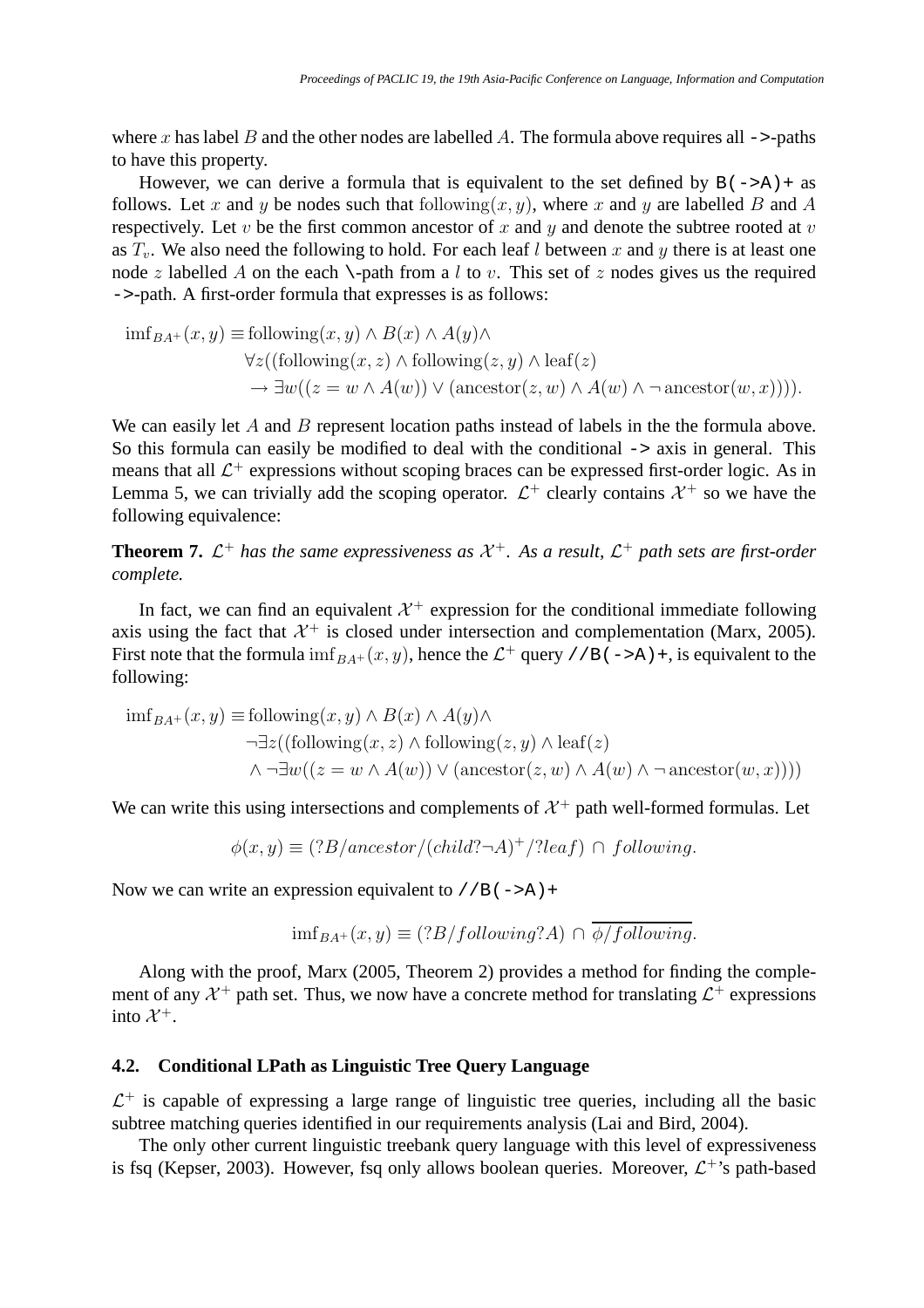syntax is much more intuitive and more closely aligned to actual descriptions of structure in the linguistics literature (Palm, 1999). However, there is still a price to pay for choosing this path-based variable-free approach over the variables and predicates of classical first-order logic.

The major advantage of the classical approach of fsq is that variables can be used to identify specific nodes throughout a query. The scoping operator accounts for cases where there is a need to identify the root of a particular subtree, the scoping node, at every step in a path expression. However, although  $\mathcal{L}^+$  is first-order complete, it is not always clear how a first-order formula can be converted into a (variable-free)  $\mathcal{L}^+$  expression.

First-order completeness tells us that the following query is expressible: *Find the first common ancestor of noun phrases immediately followed by a verb phrase*. This can be expressed as follows:

$$
\varphi(x) = \exists y \exists z \text{ descendant}(x, y) \land \text{descendant}(x, z) \land \text{NP}(y) \land \text{VP}(z)
$$
  
 
$$
\land \text{following}(y, z) \land \neg \exists z' \text{(following}(x, z') \land \text{following}(z', y))
$$
  
 
$$
\land \neg \exists w (\text{descendant}(w, y) \land \text{descendant}(w, z)).
$$

However, even with the *immediate following* axis and the scoping operator it is not very obvious how this can be expressed in  $\mathcal{L}^+$ . Note that the following query is incorrect,

$$
//_{\_}[\{ //NP->VP\} and not///_{}//NP->VP\})].
$$

This is because each NP (or VP) may refer to completely different nodes. We can express this query by using the  $\mathcal{X}^+$  definition of the *immediate following* relation rather than the primitive  $\Rightarrow$  axis.

$$
\frac{1}{\lfloor 1/\lfloor 1/(NP \text{ or } \frac{1}{\lfloor 100t \cdot (-5\rfloor)}) \cdot NP[\text{not}(-5\rfloor))} \text{ and } \\ = \frac{1}{\lfloor NP \text{ or } \frac{1}{\lfloor 100t \cdot (-5\rfloor)} \cdot NP[\text{not}(-5\rfloor)} \cdot \frac{1}{\lfloor NP \text{ not}(-5\rfloor)} \cdot \frac{1}{\lfloor 100t \cdot (-5\rfloor)} \cdot \frac{1}{\lfloor NP \text{ not}(-5\rfloor)} \cdot \frac{1}{\lfloor NP \text{ not}(-5\rfloor)} \cdot \frac{1}{\lfloor NP \text{ not}(-5\rfloor)} \cdot \frac{1}{\lfloor NP \text{ not}(-5\rfloor)} \cdot \frac{1}{\lfloor NP \text{ not}(-5\rfloor)} \cdot \frac{1}{\lfloor NP \text{ not}(-5\rfloor)} \cdot \frac{1}{\lfloor NP \text{ not}(-5\rfloor)} \cdot \frac{1}{\lfloor NP \text{ not}(-5\rfloor)} \cdot \frac{1}{\lfloor NP \text{ not}(-5\rfloor)} \cdot \frac{1}{\lfloor NP \text{ not}(-5\rfloor)} \cdot \frac{1}{\lfloor NP \text{ not}(-5\rfloor)} \cdot \frac{1}{\lfloor NP \text{ not}(-5\rfloor)} \cdot \frac{1}{\lfloor NP \text{ not}(-5\rfloor)} \cdot \frac{1}{\lfloor NP \text{ not}(-5\rfloor)} \cdot \frac{1}{\lfloor NP \text{ not}(-5\rfloor)} \cdot \frac{1}{\lfloor NP \text{ not}(-5\rfloor)} \cdot \frac{1}{\lfloor NP \text{ not}(-5\rfloor)} \cdot \frac{1}{\lfloor NP \text{ not}(-5\rfloor)} \cdot \frac{1}{\lfloor NP \text{ not}(-5\rfloor)} \cdot \frac{1}{\lfloor NP \text{ not}(-5\rfloor)} \cdot \frac{1}{\lfloor NP \text{ not}(-5\rfloor)} \cdot \frac{1}{\lfloor NP \text{ not}(-5\rfloor)} \cdot \frac{1}{\lfloor NP \text{ not}(-5\rfloor)} \cdot \frac{1}{\lfloor NP \text{ not}(-5\rfloor)} \cdot \frac{1}{\lfloor NP \text{ not}(-5\rfloor)} \cdot \frac{1}{\lfloor NP \text{ not}(-5\rf
$$

However, this is a very different approach to representing this sort of query than suggested by the first-order formula above. These problems are inherent to path-based, variable-free languages.

As an example of how sequential closures are expressed consider the following query: *Find words consisting of consonant-vowel-consonant sequences*. <sup>1</sup> Let words, consonants and vowels be represented by the labels W, C, and V respectively. We can express this query in  $\mathcal{L}^+$  as follows: //W{[/^C(->C)\*(->V)+(->C)+\_ $\$ ]}

Here, the  $\rightarrow$  axis allows us to capture the case where the consonants and vowels may not all be at the same depth. Moreover, the scoping operator provides a convenient way of specifying subtree edge alignment. This allows us to specify completely what a node dominates.

We can express more hierarchical closures too, for example, to find NP nodes that conform to the simple grammar fragment,  $NP \rightarrow Adj NP$ ;  $NP \rightarrow N$  as: //NP[( $\{\frac{\}{\}$   $\land$  Adj=>NP\$}) \*/N]

The addition of the *immediate following* and *immediate following sibling* axes completes the set of  $X$  axes for navigating trees. In  $\mathcal{L}^+$ , each axis has a corresponding one-step axis. The  $\mathcal{L}^+$  axis set accounts for both hierarchical, sequential and sibling orderings on unranked ordered trees. As such, there do not appear to be any such (unconditional) relations lacking in the  $\mathcal{L}^+$ axis set. Thus,  $\mathcal{L}^+$  appears to have the complete set of axes necessary for linguistic tree query.

<sup>&</sup>lt;sup>1</sup>This is slightly harder version of the query in Cassidy  $(2002)$ .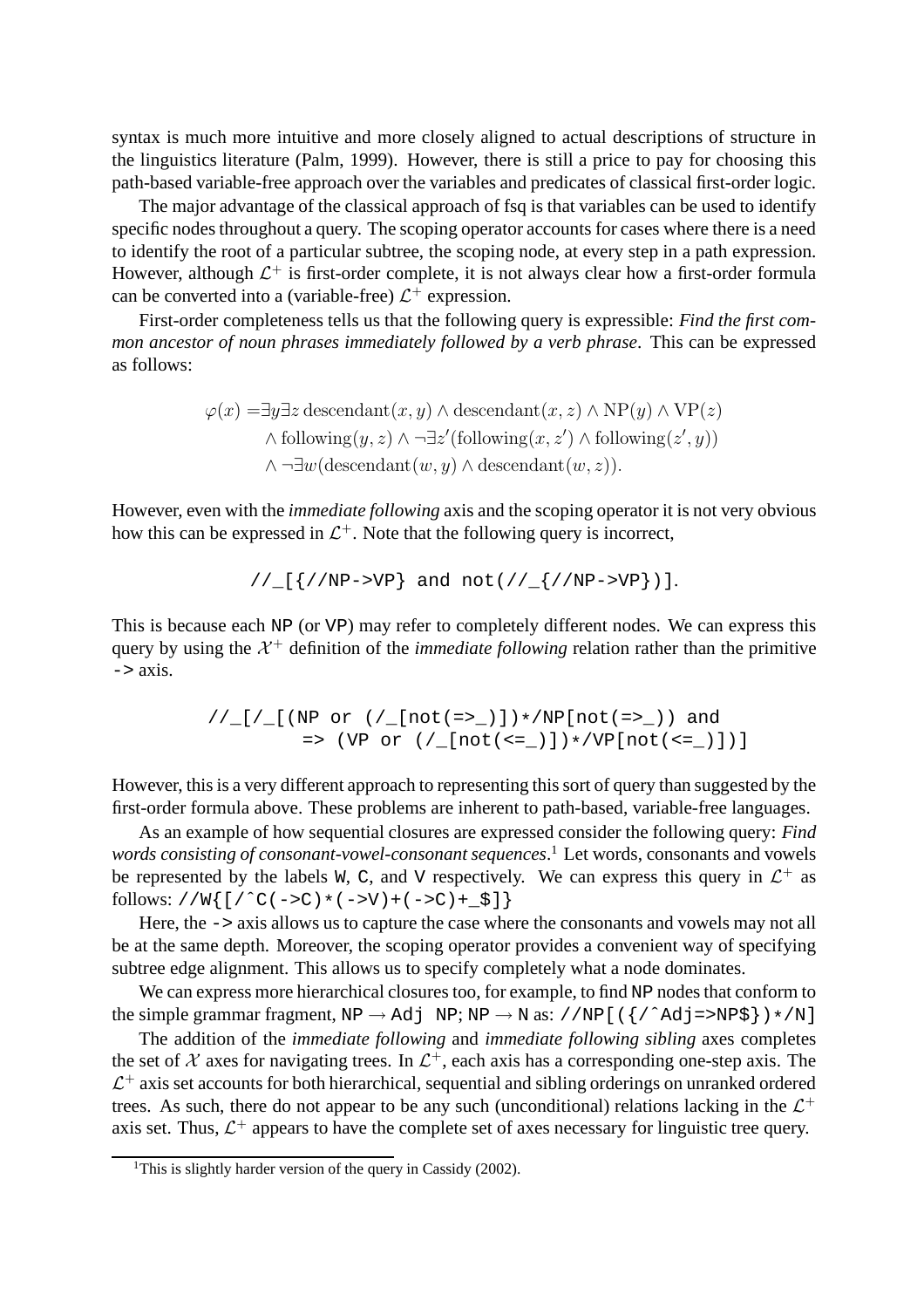# **5. Conclusion**

LPath was proposed as a new query language which augmented the navigational axes of XPath with three additional tree operators. The analysis of LPath operators shows that they are more than just syntactic sugar. In fact, LPath takes up a new rung on the expressiveness hierarchy strictly between Core and Conditional XPath. Conditional LPath, LPath extended with the conditional axis, has the same expressiveness as Conditional XPath. This provides evidence that the closures required for linguistic query can be restricted to conditional paths, and supports the argument that first-order logic provides enough expressiveness for our linguistic tree query needs.

## **6. Acknowledgements**

This research has been supported by an Australian Postgraduate Award (Lai) and by the US National Science Foundation project 0317826 *Querying Linguistic Databases* (Bird). We are grateful to Marcus Kracht and Maarten Marx for helpful discussions of this work. A substantially expanded version of this work may be found in the first author's masters thesis (Lai, 2005).

## **References**

- Bird, S., Chen, Y., Davidson, S. B., Lee, H., and Zheng, Y. (2006). Designing and evaluating an XPath dialect for linguistic queries. In *22nd International Conference on Data Engineering*.
- Bird, S. and Liberman, M. (2001). A formal framework for linguistic annotation. *Speech Communication*, 33:23–60.
- Cassidy, S. (2002). XQuery as an annotation query language: a use case analysis. In *Proceedings of LREC 2002, Las Palmas, Spain, May*.
- Clark, J. and DeRose, S. (1999). *XML Path language (XPath)*. W3C. http://www.w3.org/TR/xpath.
- Gottlob, G., Koch, C., and Pichler, R. (2003). The complexity of XPath query evaluation. In *Proceedings of the Twenty-Second ACM SIGACT-SIGMOD-SIGART Symposium on Principles of Database Systems, PODS*, pages 179–190, San Diego, CA, USA. ACM.
- Gottlob, G., Koch, C., and Schulz, K. U. (2004). Conjunctive queries over trees. In *Proceedings of the Twenty-third ACM SIGACT-SIGMOD-SIGART Symposium on Principles of Database System*, pages 189–200, Paris, France. ACM.
- Kepser, S. (2003). Finite structure query: A tool for querying syntactically annotated corpora. In *EACL 2003: The 10th Conference of the European Chapter of the Association for Computational Linguistics*, pages 179–186.
- Lai, C. (2005). A formal framework for linguistic tree query. Master's thesis, Department of Computer Science and Software Engineering, University of Melbourne.
- Lai, C. and Bird, S. (2004). Querying and updating treebanks: A critical survey and requirements analysis. In *Proceedings of the Australasian Language Technology Workshop*, pages 139–146. http://eprints.unimelb.edu.au/archive/00000774/.